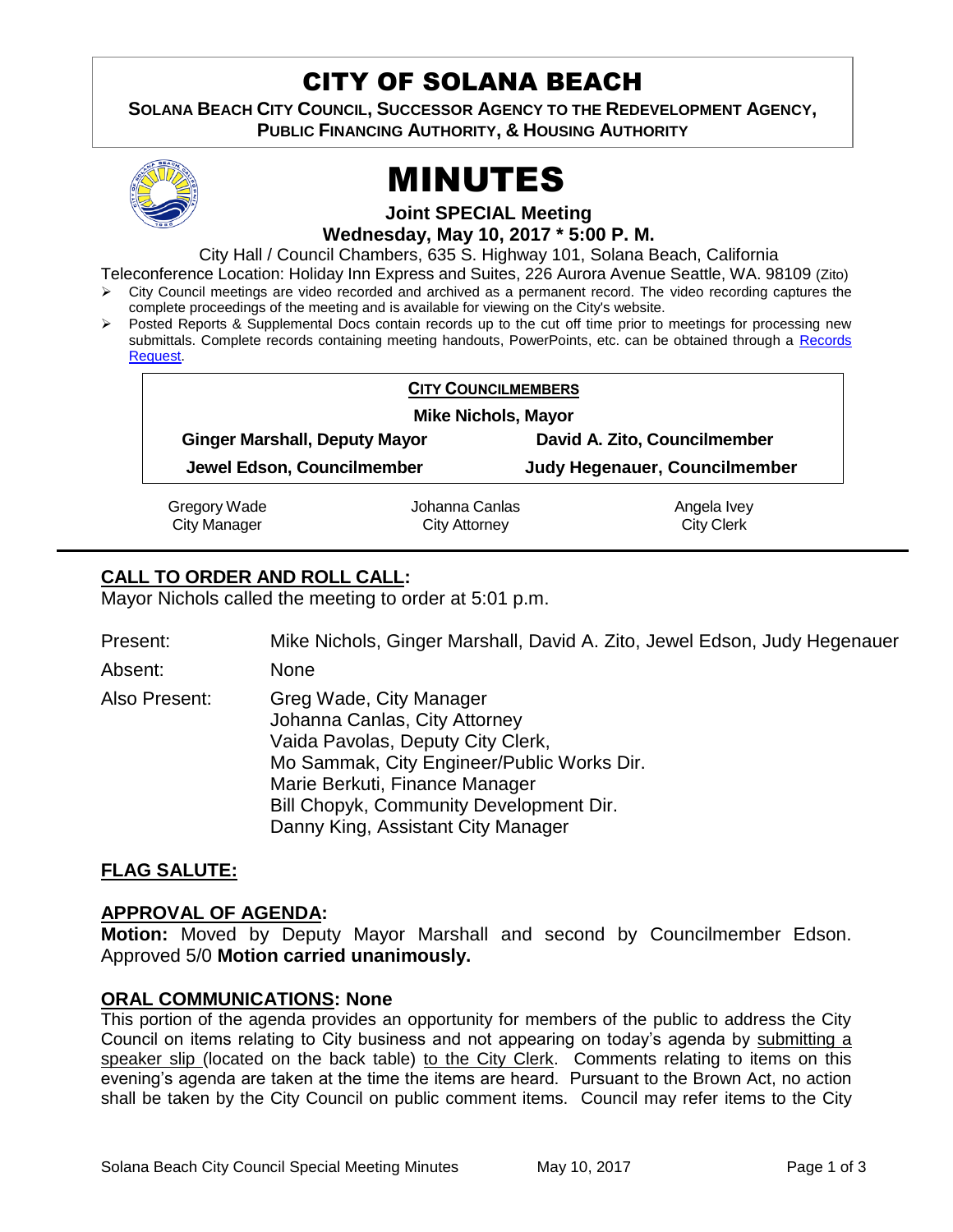Manager for placement on a future agenda. The maximum time allotted for each presentation is THREE MINUTES (SBMC 2.04.190). Please be aware of the timer light on the Council Dais.

# **D. STAFF REPORTS**: (D.1. - D.2.)

*Submit speaker slips to the City Clerk.*

#### **D.1. Work Plan for Fiscal Year 2017-2018.** (File 0410-08)

Recommendation: That the City Council

1. Approve the revisions to the draft Fiscal Year 2017-2018 Work Plan and direct Staff to return to Council with the final Fiscal Year 2017-2018 Work Plan for approval with the Budget in June 2017.

[Item D.1. Report \(click here\)](https://solanabeach.govoffice3.com/vertical/Sites/%7B840804C2-F869-4904-9AE3-720581350CE7%7D/uploads/Item_D.1._Report_(click_here)_5-10-2017.PDF) 

*Posted Reports & Supplemental Docs contain records up to the cut off time, prior to the start of the meeting, for processing new submittals. The final official record containing handouts, PowerPoints, etc. can be obtained through a Records Request to the City Clerk's Office.*

Greg Wade, City Manager, introduced the item.

Danny King, Assistant City Manager, presented a PowerPoint (on file).

Council and Staff discussed studying an option of undercrossing rather than an at-grade crossing and/or signal on Highway 101, clarification that the Fletcher Cove Community Center rental funds went into the general fund and were allocated as necessary to each identified capital project, that the Fletcher Cove Community Center maintenance was for the rusting portions of the roof and other components, and that sidewalk repairs were included in the budget.

Deputy Mayor Marshall suggested reaching out to Supervisor Horn to add a fenced off area in the San Dieguito County Park dedicated to a dog park which would serve several communities.

Council discussed adding an item on the street sweeping and storm drain cleaning focusing on the most affected areas during and after storm/rain events.

#### **D.2. Proposed Budget Fiscal Years 2017-2018 and 2018-2019.** (File 0330-30)

Recommendation: That the City Council

1. Review the FY 2017-18 and FY 2018-19 Proposed Budgets and provide Staff with direction to formulate the budgets for adoption on June 14, 2017.

#### [Item D.2. Report \(click here\)](https://solanabeach.govoffice3.com/vertical/Sites/%7B840804C2-F869-4904-9AE3-720581350CE7%7D/uploads/Item_D.2._Report_(click_here)_5-10-17.PDF)

[D.2. Updated Report #1](https://solanabeach.govoffice3.com/vertical/Sites/%7B840804C2-F869-4904-9AE3-720581350CE7%7D/uploads/D.2._Updated_Report_1_05-10-2017.pdf)

*Posted Reports & Supplemental Docs contain records up to the cut off time, prior to the start of the meeting, for processing new submittals. The final official record containing handouts, PowerPoints, etc. can be obtained through a Records Request to the City Clerk's Office.*

Greg Wade, City Manager, introduced the item and thanked the Staff.

Marie Berkuti, Finance Manager, presented a PowerPoint (on file).